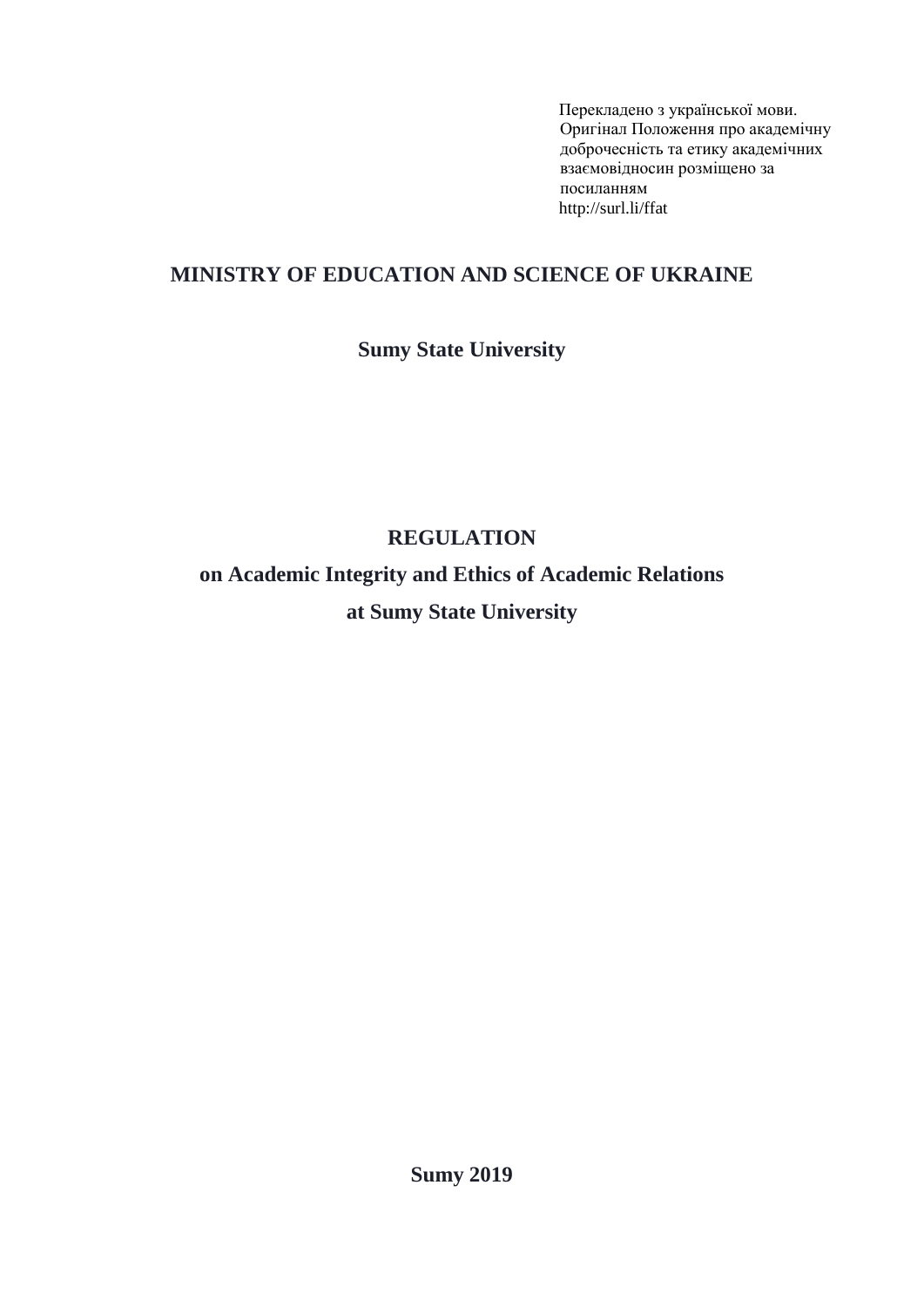### **Contents**

1. General provisions

2. System of ensuring academic integrity and ethics of academic relations at Sumy State University

3. Management of the process of adhering to the academic integrity norms at the University and local levels

4. Responsibility for adhering to academic integrity norms

5. Procedure(s) for detecting cases of plagiarism in academic papers

6. Measures intended to prevent academic misconduct in educational and research activities

7. Final provisions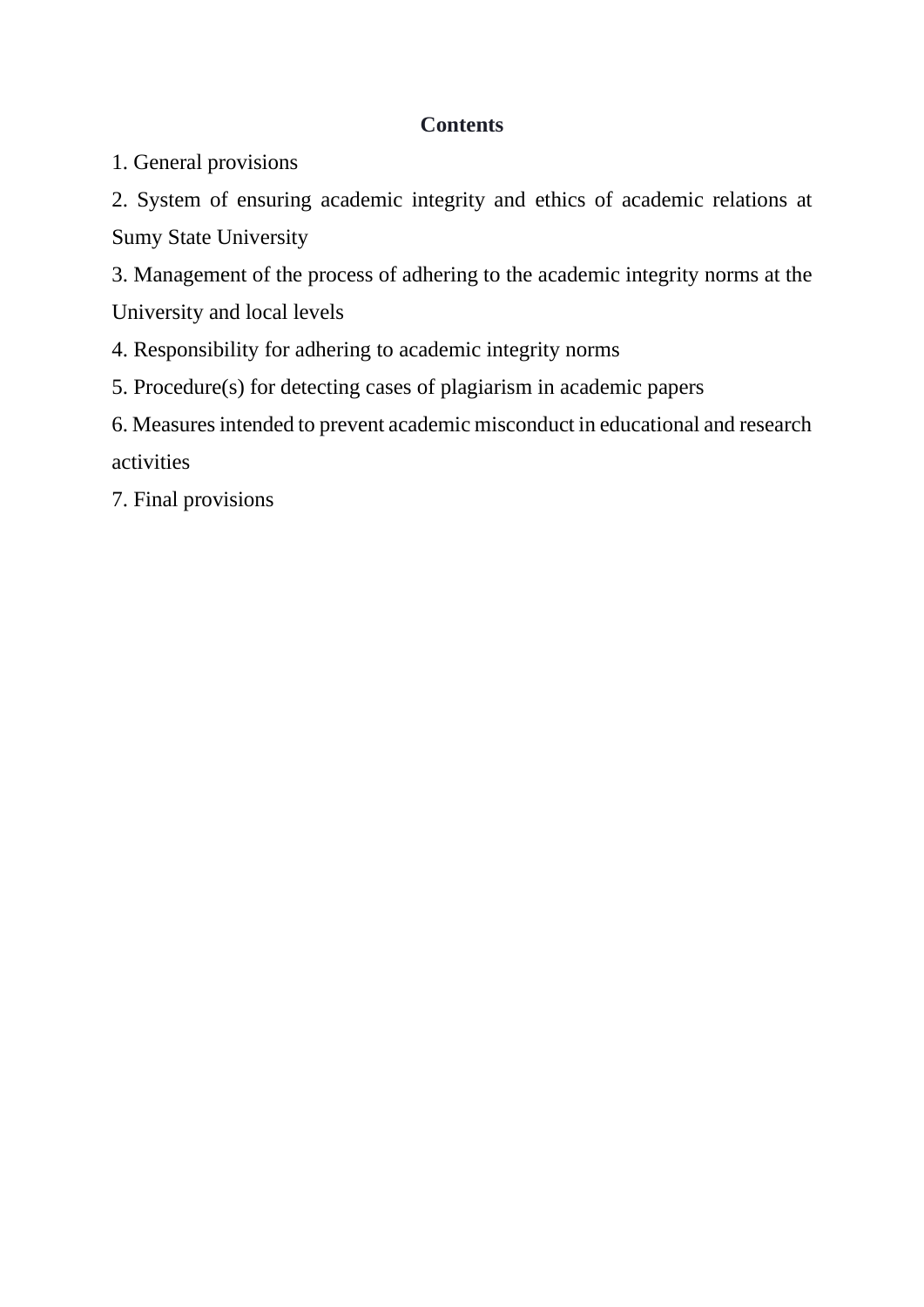#### **1. General provisions**

1.1 Regulation on academic integrity and ethics of academic relations at Sumy State University (hereinafter - the Regulation) defines the basic principles of academic integrity in educational and research activities of the University community as an integral part of the quality assurance system in higher education and academic activities of Sumy State University (hereinafter - the University, SumDU), and addresses the issues of staffing, research and pedagogical staff training and their professional development.

1.2 The Regulation is applied in the part that does not contradict the current legislation, national and the university internal regulatory framework. The Regulation as well as activities related to it are based on the requirements of the following documents: the Laws of Ukraine "On Education," "On Higher Education", "On Research and Development Activities", "On Copyright and Related Rights," regulations of the Cabinet of Ministers of Ukraine, current orders of the Ministry of Education and Science of Ukraine and other national laws (with changes and amendments).

1.3 In addition to the national regulatory framework, the Regulation uses and analyzes (if necessary, interprets according to the specifics of the University) information retrieved from open electronic resources – i.e., websites (including regulations) of national and foreign higher educational institutions, national and international institutions and associations, recommendations of the Ministry of Education and Science of Ukraine, educational and scientific periodicals, data from national and international surveys, etc.

1.4 The content of the key definitions used in the Regulation is reflected in the Academic Integrity Code of SumDU.

1.5 Regulation is a part of the University's general regulatory framework. It is placed in the electronic register of the current University quality management system regulatory framework, which is a part of the "General Information" section of the University official website.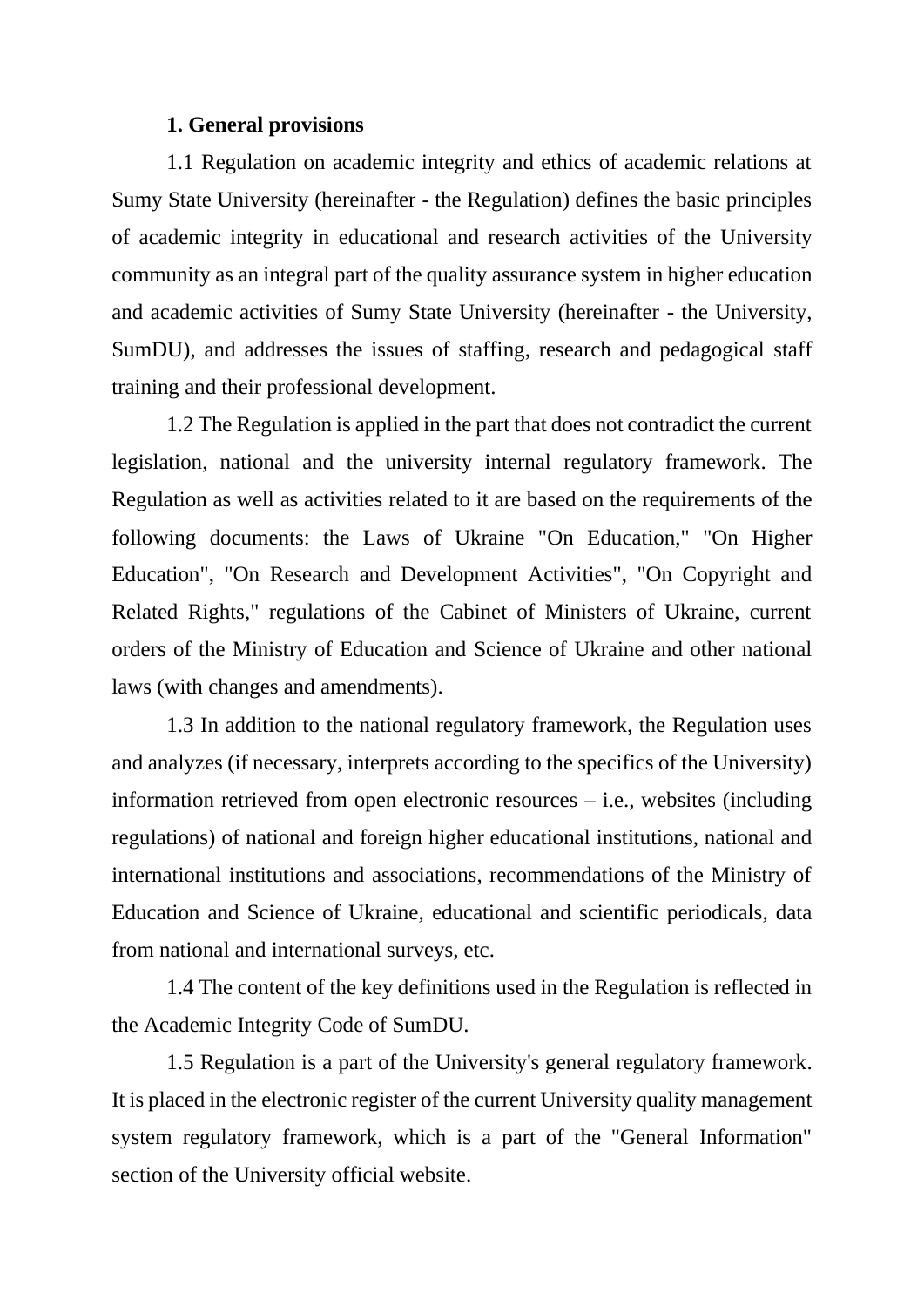# **2. System of ensuring academic integrity and ethics of academic relations at Sumy State University**

The system of ensuring adherence to the principles of academic integrity and ethics of academic relations (hereinafter – academic integrity) at SumDU comprises the logically interconnected components listed below.

**Regulatory framework**, which systemically describes the mechanisms for ensuring compliance with academic integrity norms in research and educational processes; the measures taken to adhere to the principles of academic integrity; the procedures aimed to prevent and struggle against violations of the academic integrity principles. The main elements of the regulatory framework include:

o basic regulations:

- Code of Corporate Culture of SumDU;

- Code of Academic Integrity of SumDU;

- regulations on academic integrity and ethics of academic relations at SumDU;

- regulations on academic integrity commissions and the University Commission on Ethics and Conflict Management;

- regulations on the Academic Integrity Group;

o other normative documents on the implementation of relevant types of educational and research activities at the University, which, among other things, reflect issues of academic integrity;

**Structural subdivisions and authorized commissions**, which perform a supervisory function and ensure adherence to academic integrity principles and their implementation in the University's educational and research activities. These include:

the Academic Integrity Promotion Group;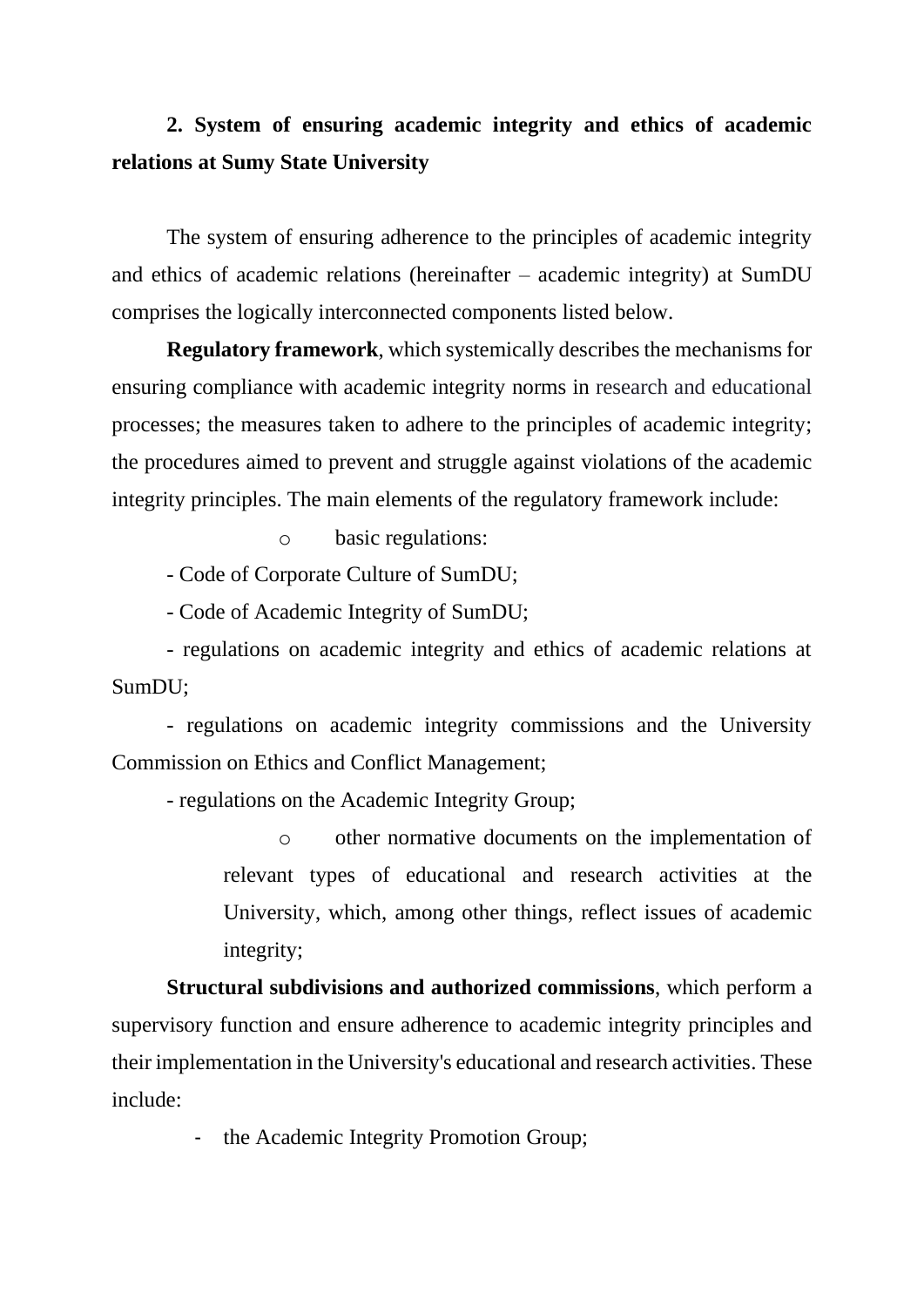- permanent University Commission on Ethics and Conflict Management with a term of office of 2 years, permanent and temporary (if necessary) composition of which is appointed by orders of the Rector;

- one-time commissions on academic integrity, which, if necessary, are called by orders of the Rector or the University Vice-Rectors, Director of the Institute (Dean of the Faculty), Head of the Conference Organizing Committee, Editor-in-Chief of an academic journal, Head of the Specialized Academic Council.

To consider the reports on academic misconduct these commissions should include the representatives of students' self-government bodies.

The commission may not include a person who has ever been imposed academic liability for a breach of academic integrity. If the proven case of academic misconduct is detected, the Member of Commission is suspended by the Rector's order.

The commissions' meeting is considered valid if at least two-thirds of the members take part in its work. Decisions of commissions are deemed to be adopted if they are supported by a simple majority of votes of its members by open voting;

**Information base**, which enables promotion of the academic integrity principles and raising awareness of all participants of educational and research activities at the University on the issues of academic integrity. Its key components are:

- website "Academic Integrity at SumDU";

- promotional and methodological materials on information literacy and plagiarism prevention, which have been worked out in collaboration with the representatives of the companies-developers of programmes assessing the papers for uniqueness;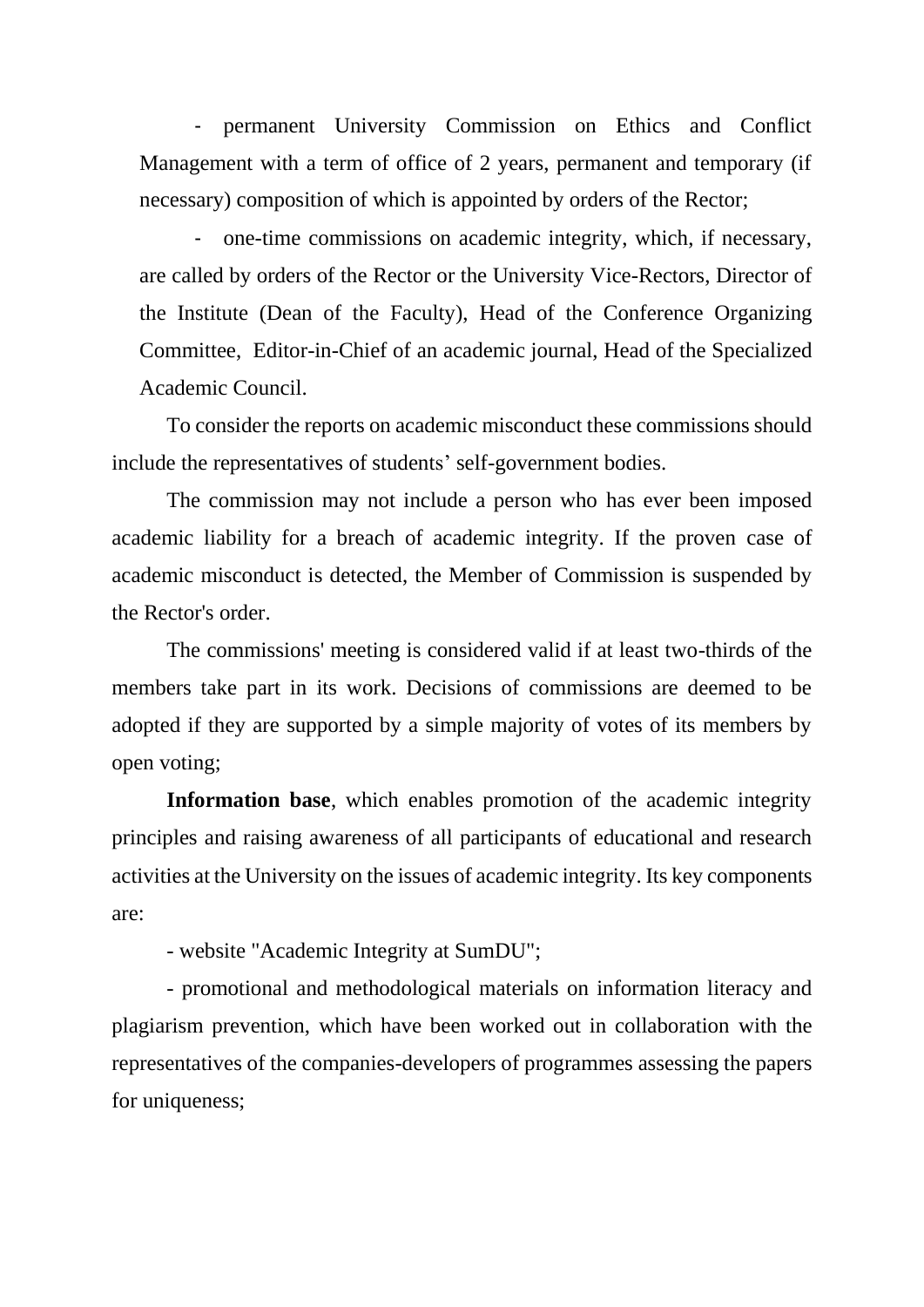- information materials on corporate culture in the workplace and the benefits of fair learning, which have been designed in collaboration with the representatives of employers;

- materials related to promotion of the academic integrity principles among students (banners, infographics, handouts, etc.);

**Tools for implementing the academic integrity principles** in the educational and research activities of the university, which perform an educational function and through which it becomes possible to prevent violations of the academic integrity principles. These include:

- information and advisory support for teachers and students provided by means of creating appropriate resources on the library website, printing booklets and posters, developing and distributing videos and other activities to ensure adherence to the principles of academic integrity;

- mass open online courses "Academic Integrity: Challenges, Actions, Success Stories", "Fundamentals of Information Literacy and Data Management";

- implementation of the programme of professional development of research and pedagogical staff "Ethics and academic integrity in education and science";

- lectures of the higher education main stakeholders (famous graduates, employers, experts, etc.) on the benefits of fair learning and research, training cycles for all participants in educational and research processes held within the framework of national and international projects on academic integrity, grant unitmes, etc.;

**Tools for monitoring compliance with the academic integrity principles** in the educational and research activities of the university, which cover:

- conducting surveys to detect breach of academic integrity;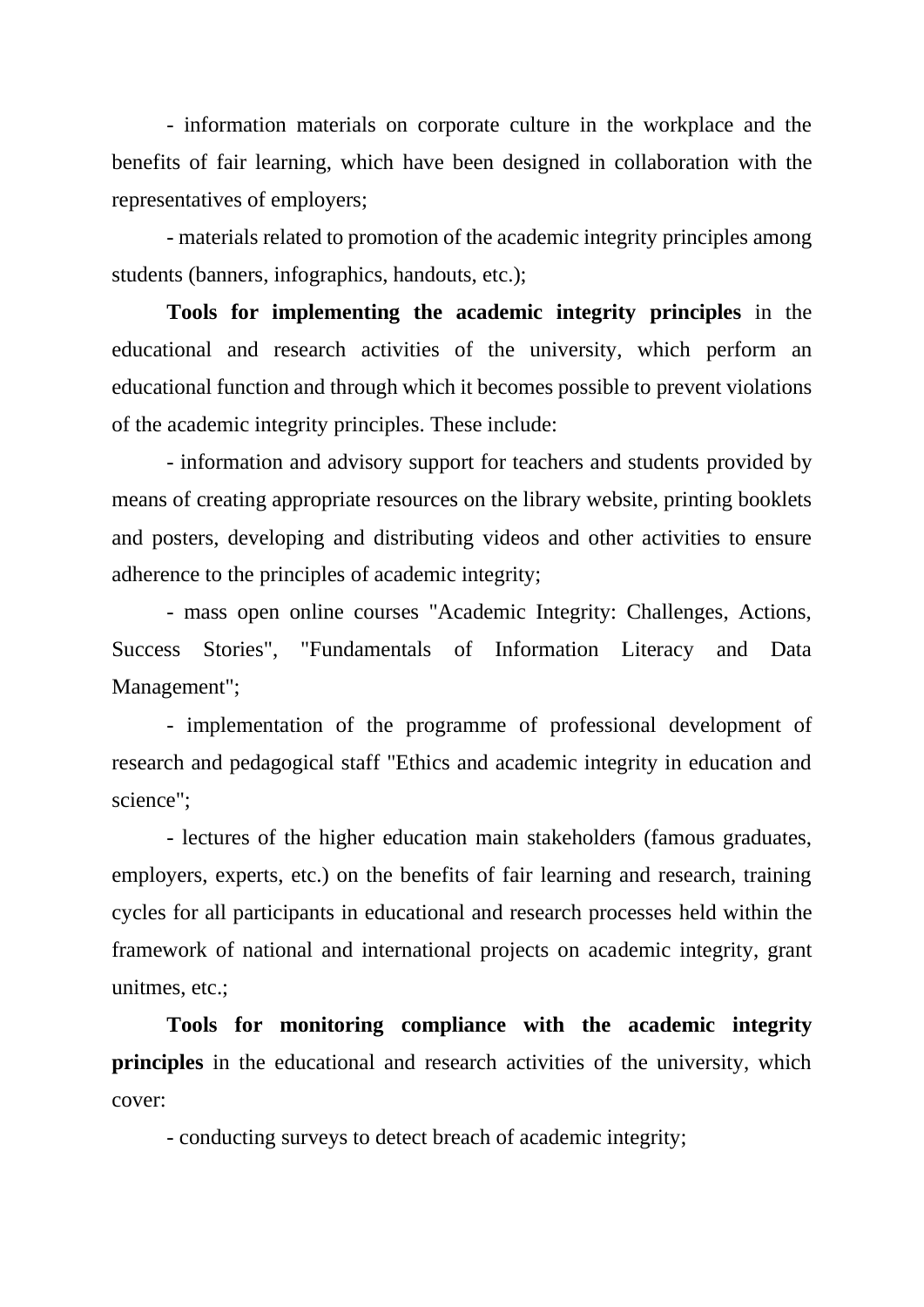- mandatory inspection of research, methodological, qualification and educational papers to detect cases of academic plagiarism (based on the University regulatory framework).

# **3. Management of the process of adhering to the academic integrity norms at the University and local levels**

3.1 The First Vice-Rector carries out management of ensuring adherence to academic integrity norms at the university level.

3.2 The Academic Integrity Promotion Group (hereinafter referred to as the Group) directly subordinates to the First Vice-Rector. The Group's primary goal is to ensure academic integrity in the University's educational and research activities. Tasks, functions, organization of the Group, its structure, interaction of the Group with other University divisions, the relevant rights and responsibilities of the Group are determined by a separate Regulation.

3.3 The Group performs its functions and carries out key tasks in collaboration with the University divisions according to the scope of their responsibilities.

3.3.1 Management of the process of adhering to the academic integrity principles in the educational activities of the University and informing students and university staff about the inadmissibility of academic dishonesty, as well as the implementation of measures to prevent academic misconduct, is executed by:

- the Organizational and Methodological Department, including the Bureau for Higher Education Quality Assurance and the Laboratory for Monitoring the Quality of Education – regarding students at the first (Bachelor) and second (Master) levels;

- the Department of Doctoral and Postgraduate Studies – regarding students at the third (PhD) and fourth (Doctoral) levels.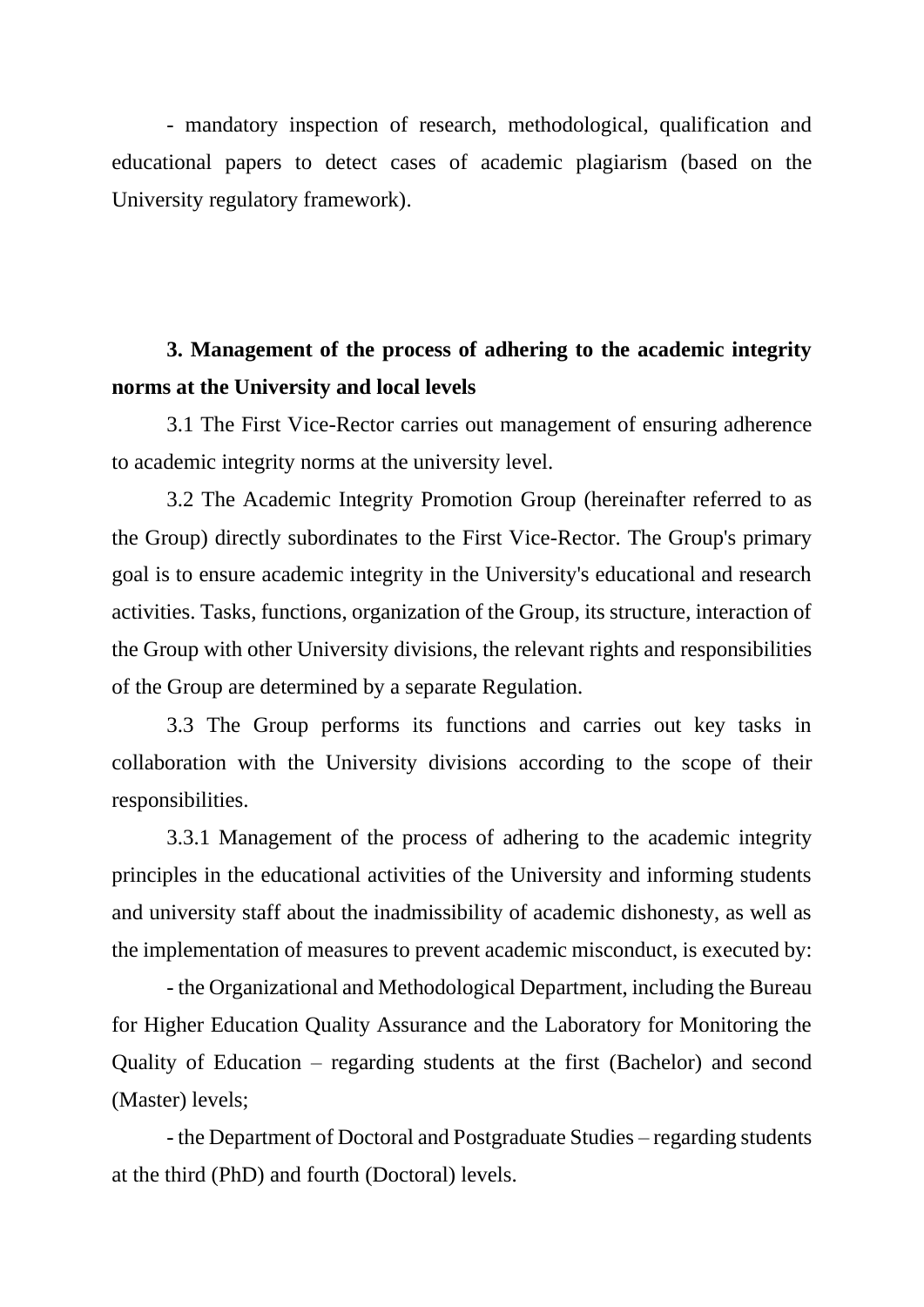3.3.2 Management of the process of adhering to the academic integrity principles in all fields of research activities is carried out by the Vice-Rector for Research (regarding defending dissertations for obtaining degrees – together with the Director of the Department for Personnel Development and Training of Scientific and Pedagogical Staff). Control over compliance of the academic integrity principles and prevention of academic misconduct in the implementation of certain areas of research activity is carried out by:

- the Center for Scientific, Technical and Economic Information (hereinafter - CSTEI) and Editors-in-Chief of academic journals – regarding activities of the university scientific journals;

- CSTEI and Heads of organizing committees – regarding conducting University scientific events (conferences, seminars, etc.);

- Department for Personnel Development and Training of Scientific and Pedagogical Staff and the Heads of Specialized Academic Councils – regarding defenses of dissertations for scientific degrees;

- CSTEI – regarding intellectual property rights protection;

- the Research Unit (hereinafter - RU) and research supervisors – regarding research papers (hereinafter - RP) financed from the state and/or local budgets.

3.3.3 Management of the academic integrity ensuring at institutes (faculties) is carried out by:

- the First Deputy Director/Dean – regarding the issues of academic integrity ensuring in the educational process (except for research activity);

- the Deputy Director/Dean for Research – regarding the issues of ensuring academic integrity in research activities.

3.3.4 Promotion of the academic integrity principles, informing students about the inadmissibility of academic integrity breach, and taking measures aimed to prevent academic misconduct is carried out in collaboration with the students' self-government bodies, students' union of the University, Scientific Council of students, postgraduate students, and young researchers of SumDU.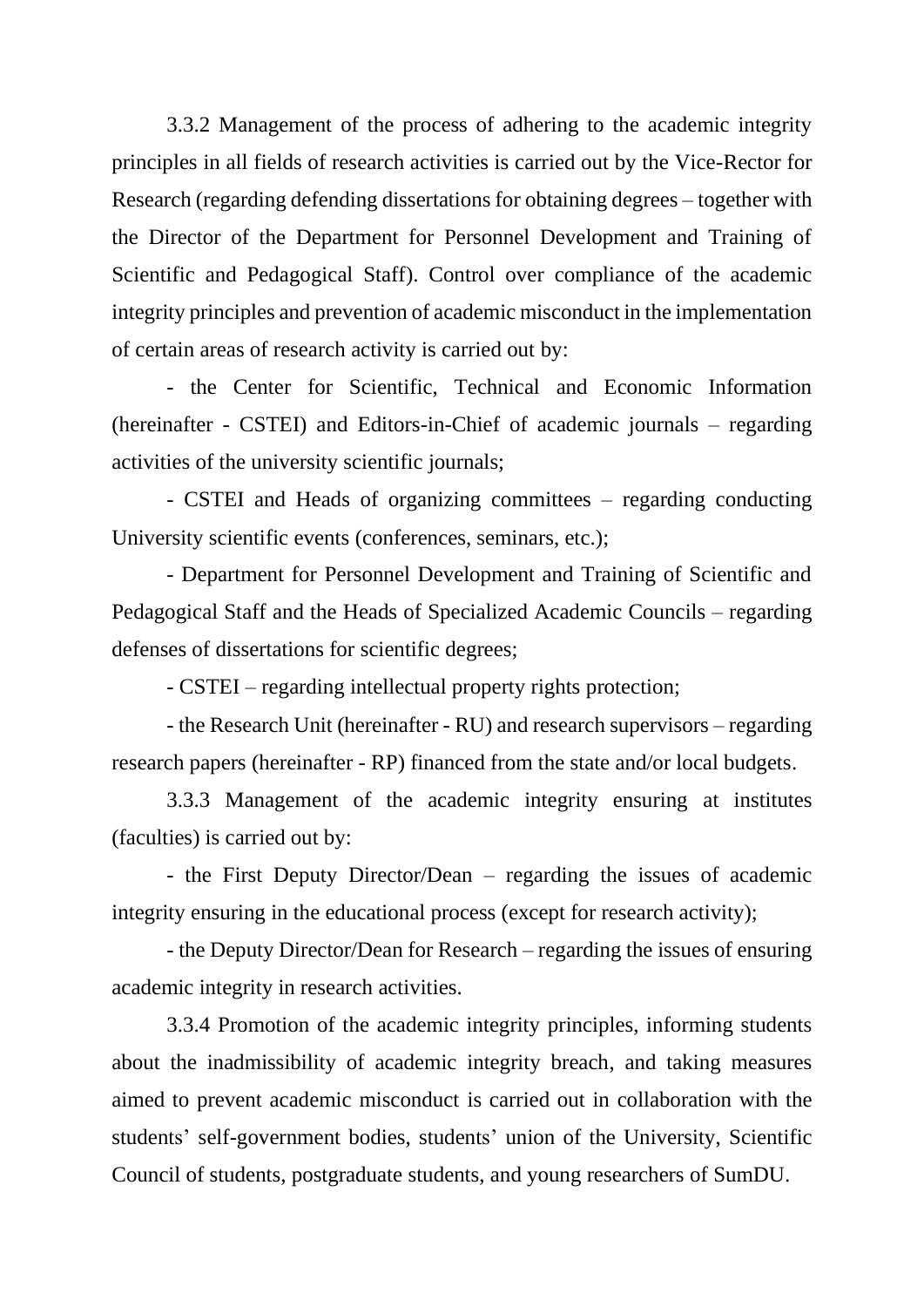3.3.5 The activities related to promoting academic integrity principles, raising awareness on academic integrity and work with databases, and enhancing overall information literacy are carried out by the SumDU library.

#### **4. Responsibility for adhering to academic integrity norms**

4.1 The students and the University staff are held responsible for adhering to the norms of academic integrity in educational and research activities.

4.2 Detecting the facts of academic misconduct by students is a primary responsibility of teachers (within the disciplines they teach) and supervisors of qualification papers; the facts of academic integrity breach by the University staff are to be detected primarily by higher officials, including the management of structural divisions, specialized academic councils, organizing committees of conferences, editorial boards of academic journals.

4.3 Decisions on academic liability for academic integrity breach may be made by the persons referred to in paragraph 4.2 of the Regulation, the Academic Integrity Commissions and/or the University Ethics and Conflict Management Commission.

4.3.1 A teacher may assign the following types of academic liability to the students accused of academic misconduct:

- lowering the assessment results (tests scores, examination scores, etc.);

- repeating assessment procedures;

- assigning additional assessment tasks (extra individual tasks, assignments, tests, etc.).

4.3.2 The supervisor may assign the following types of academic liability to the students accused of academic misconduct:

- reducing scores of the qualification paper assessment;

- redrafting a separate section (sections) of the qualification paper.

Details of academic liability may be specified in the discipline regulations or the qualification paper guidelines regulations.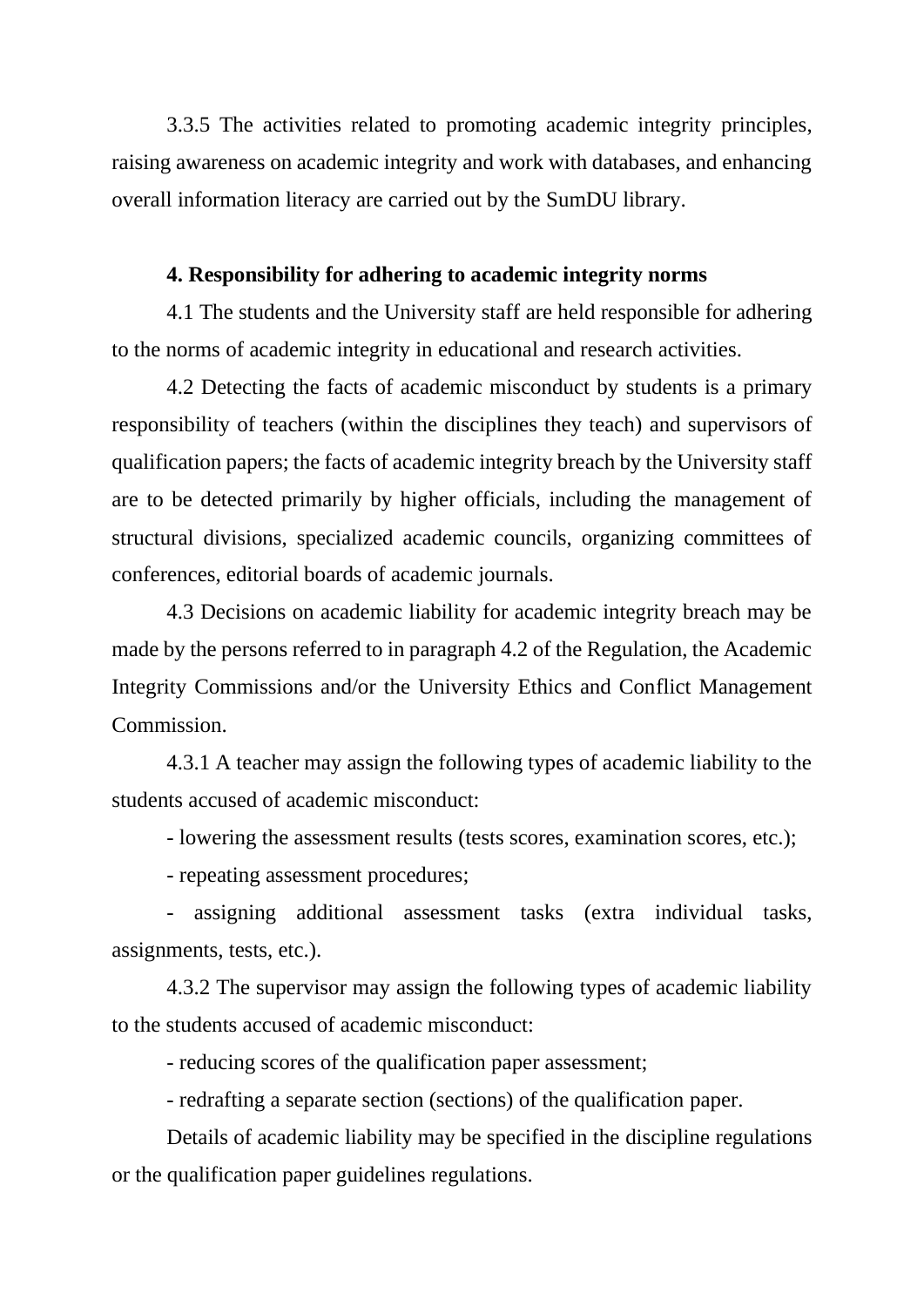4.3.3 Heads of departments, Directors of institutes / Deans of faculties may assign the following types of academic liability for students accused of academic misconduct:

- repeating a relevant educational component of the educational programme;

- repeating completion of a qualification paper;

- conducting additional assessment of other papers authored by the violator.

4.3.4 Heads of departments, Directors of institutes/ Deans of faculties, Heads of structural divisions, and Vice-rectors of the University may assign the following types of academic liability to university staff in response to academic misconduct:

- administering additional assessment for detecting plagiarism in all papers authored by the violator;

- withdrawing from consideration (publication) the papers authored by the violator, preparation of which was carried out in academic misconduct.

4.3.5 Academic Integrity Commissions may assign the following types of academic liability:

- regarding students – denial of the academic scholarship or charging a penalty points in rankings, withdrawal of academic scholarships;

- regarding university staff – non-eligibility for participation in applying for research and educational projects funding, awarding scholarships, grants, etc.

4.3.6 The University Commission on Ethics and Conflict Management (except for the types of academic liability specified in 4.3.1-4.3.5) is empowered to:

• assign the following types of academic liability to students:

- informing the entity that finances training (research), the institution which awards the academic / research grant, potential employers, parents of a student about the academic misconduct;

- denying eligibility for participation in scholarship or grants applications;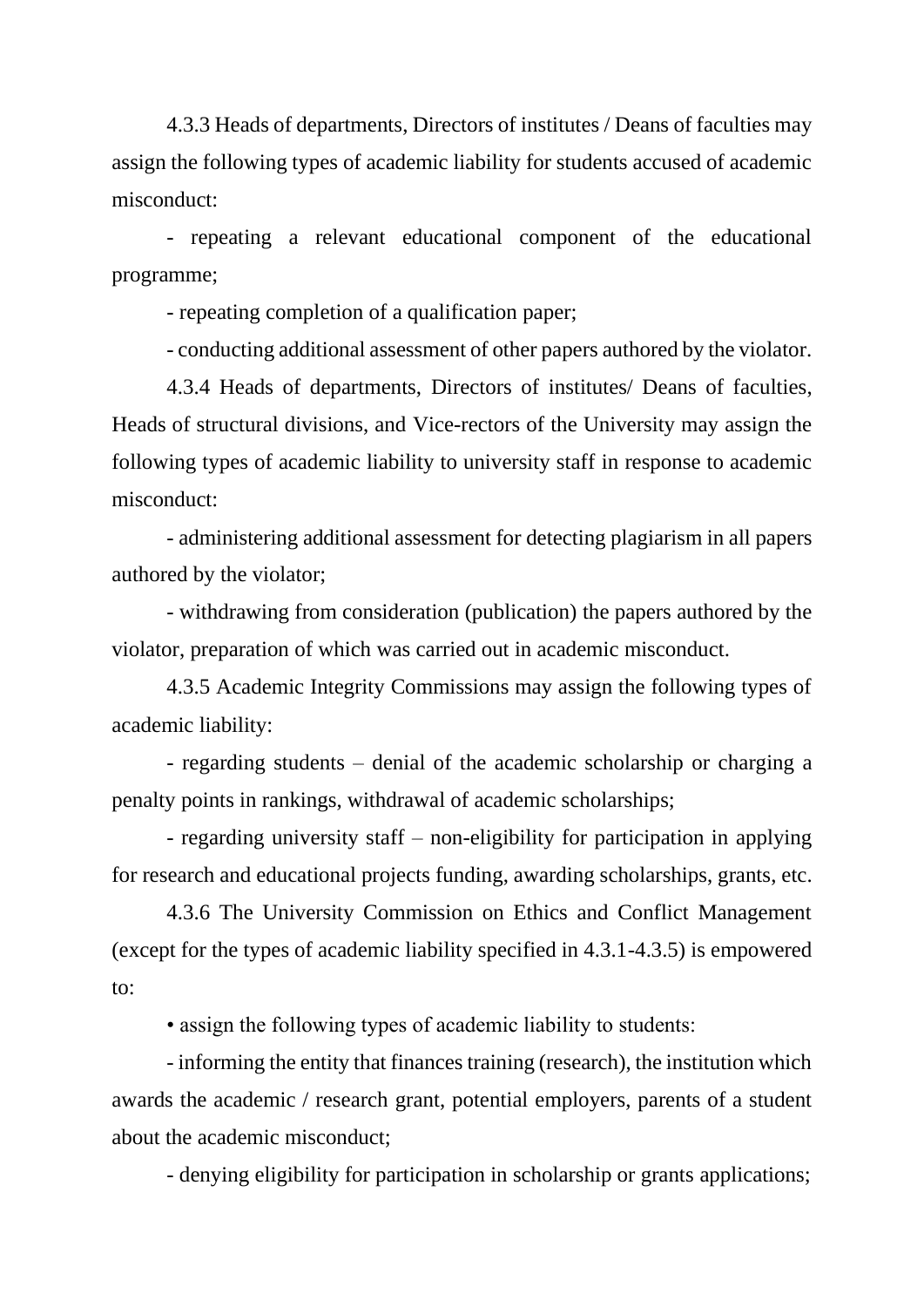- imposing restrictions on the violator's participation in research, suspending him from certain research projects;

recommend the Rector, the University Academic Council or other bodies and officials (according to the distribution of powers) that they entail the following types of academic liability for the violator:

o regarding students:

- withdrawal of tuition benefits granted by the university;

- written reprimand with the record to the violator's personal file;

- expulsion from an educational institution;

o regarding university staff:

- expulsion from the Academic Council, the University advisory and working bodies or non-eligibility for participation in such bodies' work for a certain period;

- written warning;

- revocation of honorary titles, awards, scholarships, etc. granted by the University;

- denial of submission on granting a pedagogical title or qualification category;

- dismissal.

recommend the University Academic Council that they consider (with a further petition to the Ministry of Education and Science of Ukraine, the National Agency for Quality Assurance in Higher Education, other agencies at the national and international levels) entailing the following types of academic liability:

- denial of the right to participate in the work of bodies prescribed by law or to hold office specified by law;

- revocation of the awarded pedagogical title, qualification category;

- denial of submission on granting a scientific degree or an academic title;

- revocation of granting a scientific degree or academic title.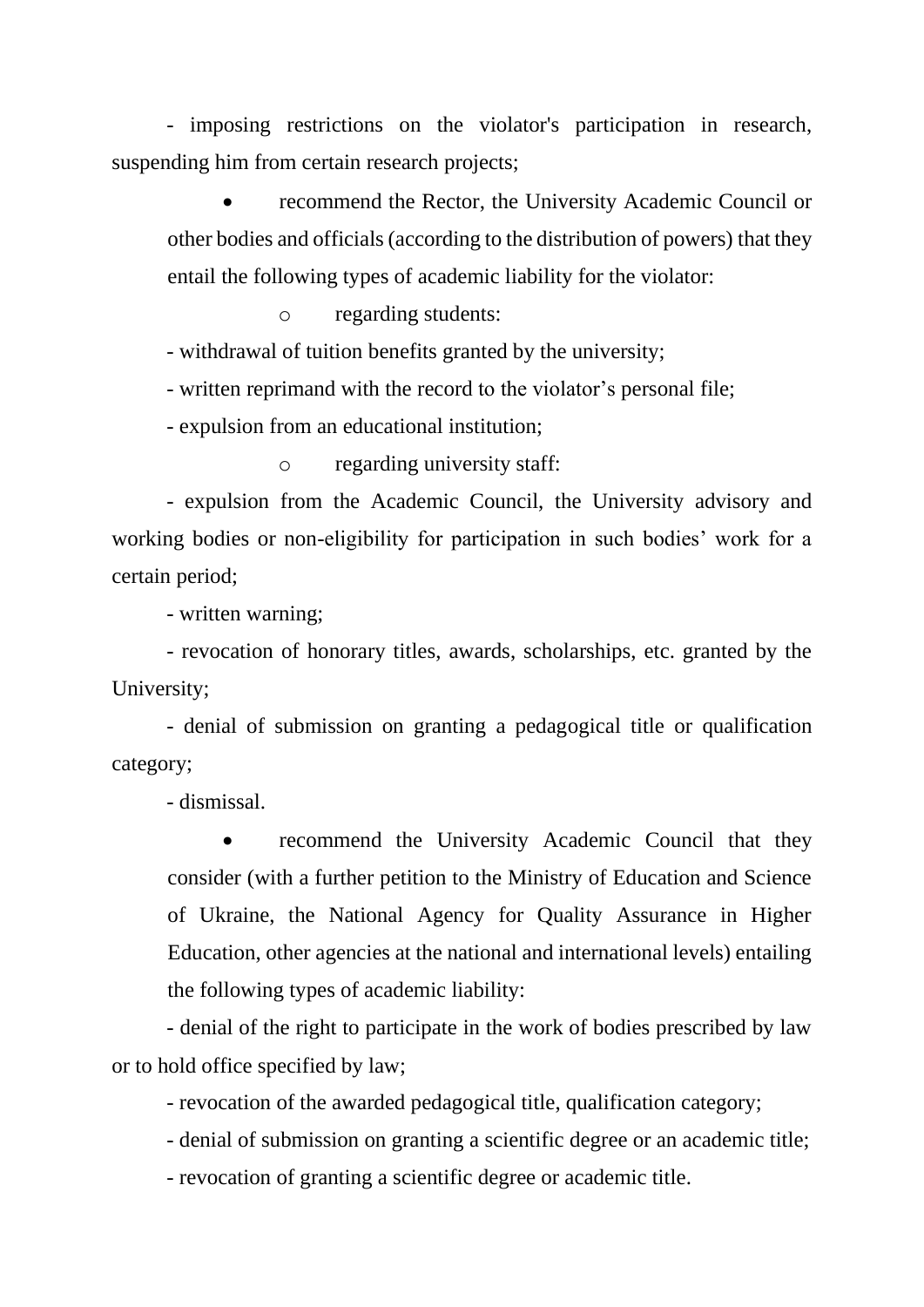4.4 For each case of academic misconduct, students and university staff may be held accountable for one or more types of academic liability, depending on the above commissions' decision. The commissions may also consider academic misconduct issues, with the recommendations for imposing other types of liability under the current legislation of Ukraine.

4.5 The application of a specific type of academic liability for academic integrity breach is carried out with consideration to:

- violator's admitting the guilt in academic misconduct, his awareness of the inadmissibility of further misconduct;

- violator's collaborating with the commission or refusing to collaborate while the case of misconduct is under consideration;

- whether the academic misconduct has been committed for the first time or the breaches have systematic nature, the combination of breaches;

- the degree of the misconduct impact on the reputation of the University, Institute (Faculty), Department, Scientific school, etc.;

- the degree of the misconduct impact on the quality and learning outcomes (for students) and the implementation of educational and research activities (for pedagogical and research staff).

- other circumstances of the misconduct.

4.6 In case a teacher, a qualification paper supervisor, the Head of the department, the Director of the institute / Dean of the faculty, Head of the University structural unit, or the Vice-rector is not authorized to establish the procedures of liability for academic misconduct, they submit a request to the Rector on appointing a commission to consider the reported case of academic misconduct, or on summoning the University Commission on Ethics and Conflict Management to detect presence or absence of academic misconduct (in accordance with the commissions' powers to assign types of academic liability, which are specified in paragraphs 4.3.5-4.3.6 of the Regulation). The petition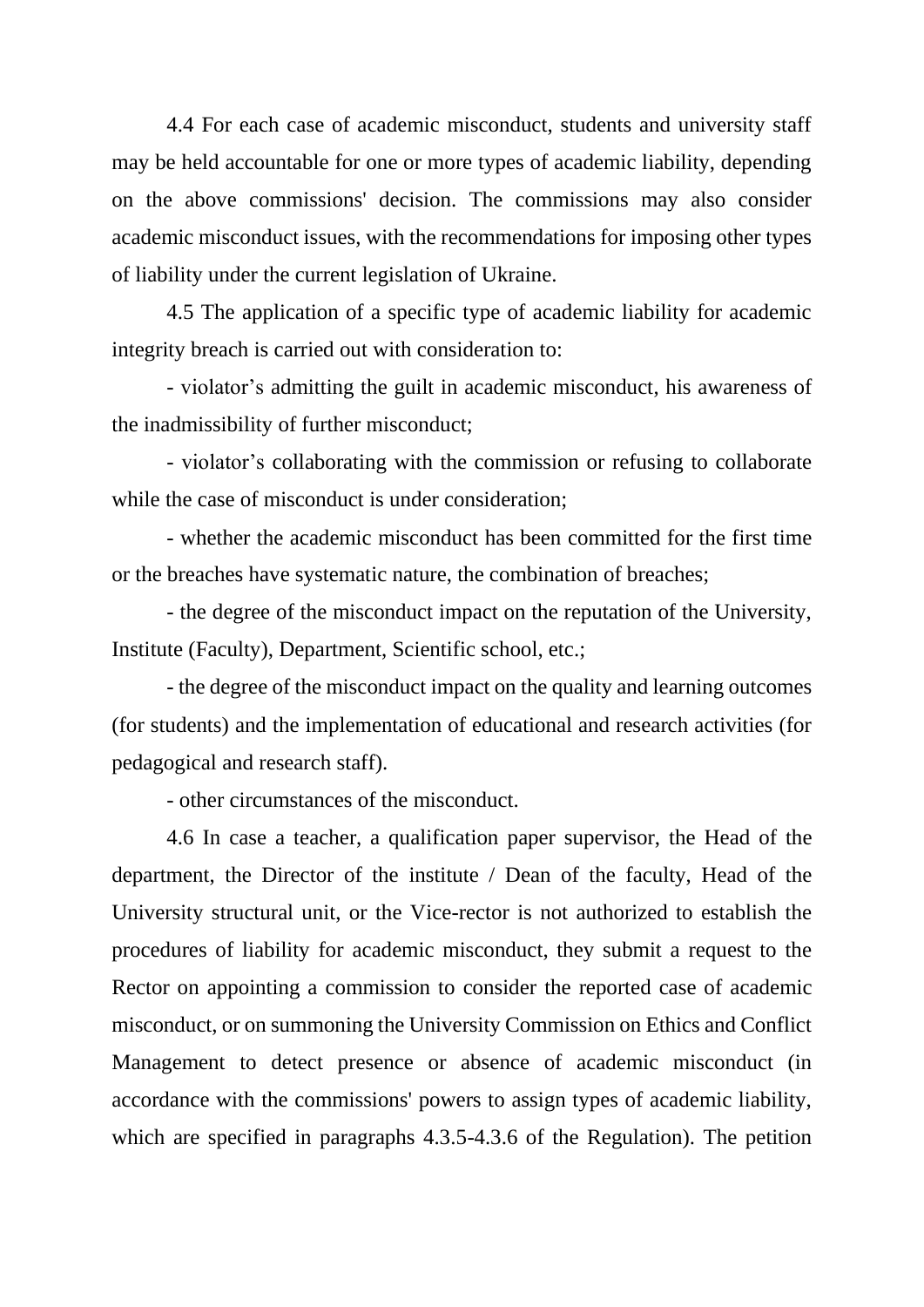shall provide substantiated information on the nature of the misconduct and a proposal on the type of academic liability to be applied to the violator.

It is not allowed to submit an anonymous petition, a petition which doesn't provide substantiated information on the violation, contains false (defamatory) information about the fact of violation, is based on unverified facts or displays the nature of an assumption.

An application may also be made on behalf of a student if (s)he has witnessed an academic integrity breach or is willing to provide substantiated information about another graduate or university employee's academic misconduct.

4.7 The procedure for reviewing academic misconduct by the Academic Integrity Commission or the University Ethics and Conflict Management Commission follows the steps below:

- informing the person about the suspicion of committing academic misconduct;

- conducting an official investigation;

- preparing a protocol on the results of the official investigation which contains conclusions and determines the type of academic liability.

4.8 Considering the fact of academic misconduct is carried out confidentially with the members of the commissions only, senior officials, and a person suspected of committing misconduct being informed about the progress of the case. A person suspected of academic integrity breach has the right to:

- familiarize themselves with the materials reviewed by the commission, the report on the results of the official investigation, and other information related to the review regarding the case of academic misconduct;

- on their own initiative or at the request of the commission, provide written comments and explanations or refuse to provide any reasoning requested from the commission;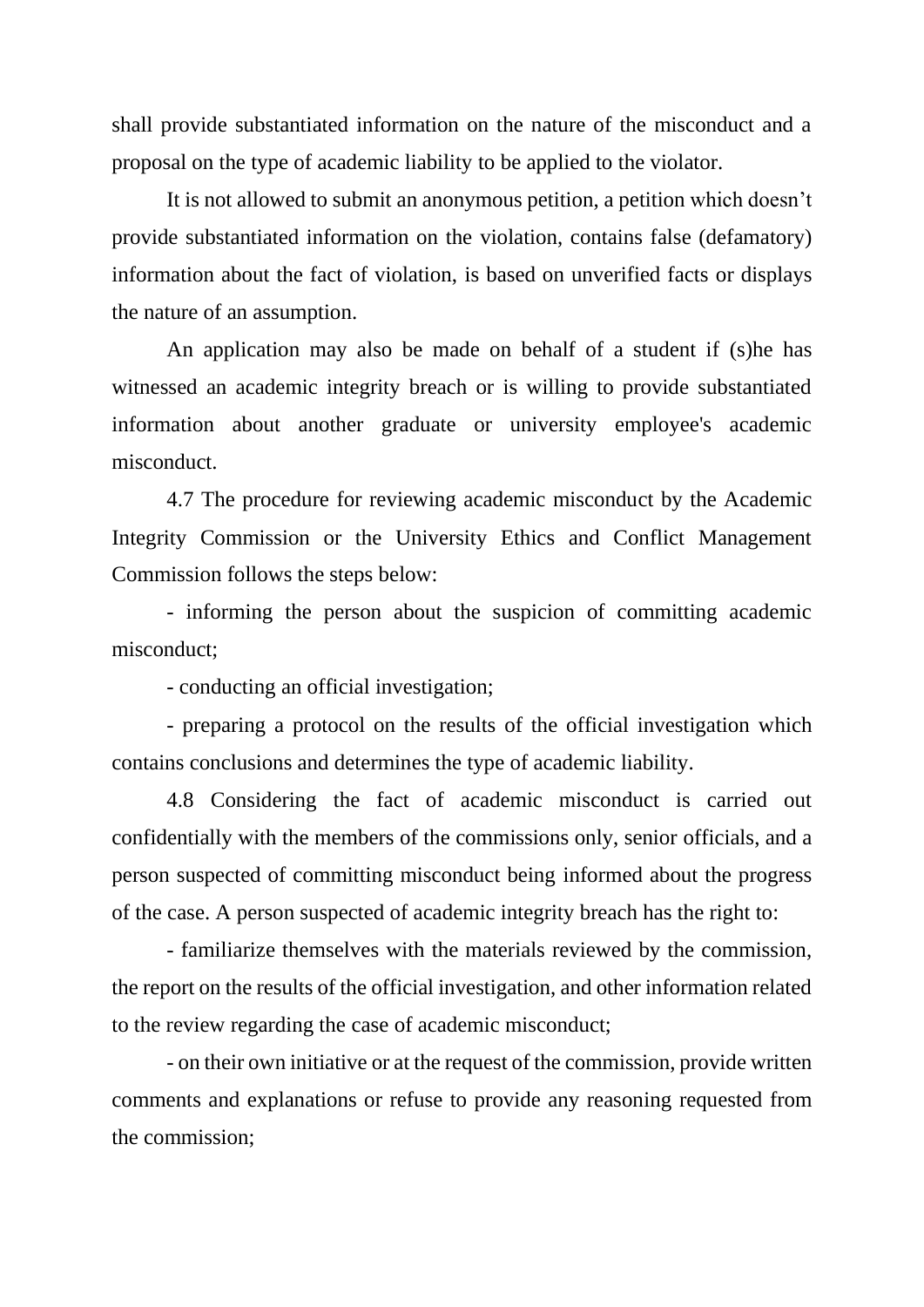- participate in the Commission meeting when the case of imposing academic liability is under consideration.

4.9 The Academic Integrity Commission or the University Ethics and Conflict Management Commission reviews the misconduct and makes its decision based on substantiated information on the nature of the misconduct, the results of the official investigation, and bearing paragraph 4.5 of the Regulation in mind.

4.10 In case of disagreement with the decision to appoint a specific type of academic liability under paragraphs 4.3.1-4.3.4 of the Regulation, or the relevant commission for imposing academic liability, the person accused of misconduct has the right to appeal. The appeal is filed by the violator personally in the name of the Rector within ten days after the Commission's decision has been announced. In case of receipt of an appeal initiated by a student or a university employee, the appeal is reviewed by the appeal commission established by order (authorization) of the Rector.

In case of an appeal from the third parties (as well as on authorization by the Ministry of Education and Science of Ukraine or relevant government agencies), review of the appeal is carried out by the University Commission on Ethics and Conflict Management following the order of the Rector.

4.11 The appeal is to be reviewed by the relevant commission within a week beginning with the next day after the issuance of the order (authorization) by the Rector, unless otherwise specified in the order. The conclusions of the commission are drawn up in the appropriate protocol and submitted to the Rector (or his authorized person), who makes the final decision on the results of the breach (appointment of the type of academic liability, recommendation to the Academic Council on the type of academic liability to be applied, etc.).

### **5. Procedure(s) for detecting plagiarism in academic papers**

5.1 The following papers are subject to detecting academic plagiarism in: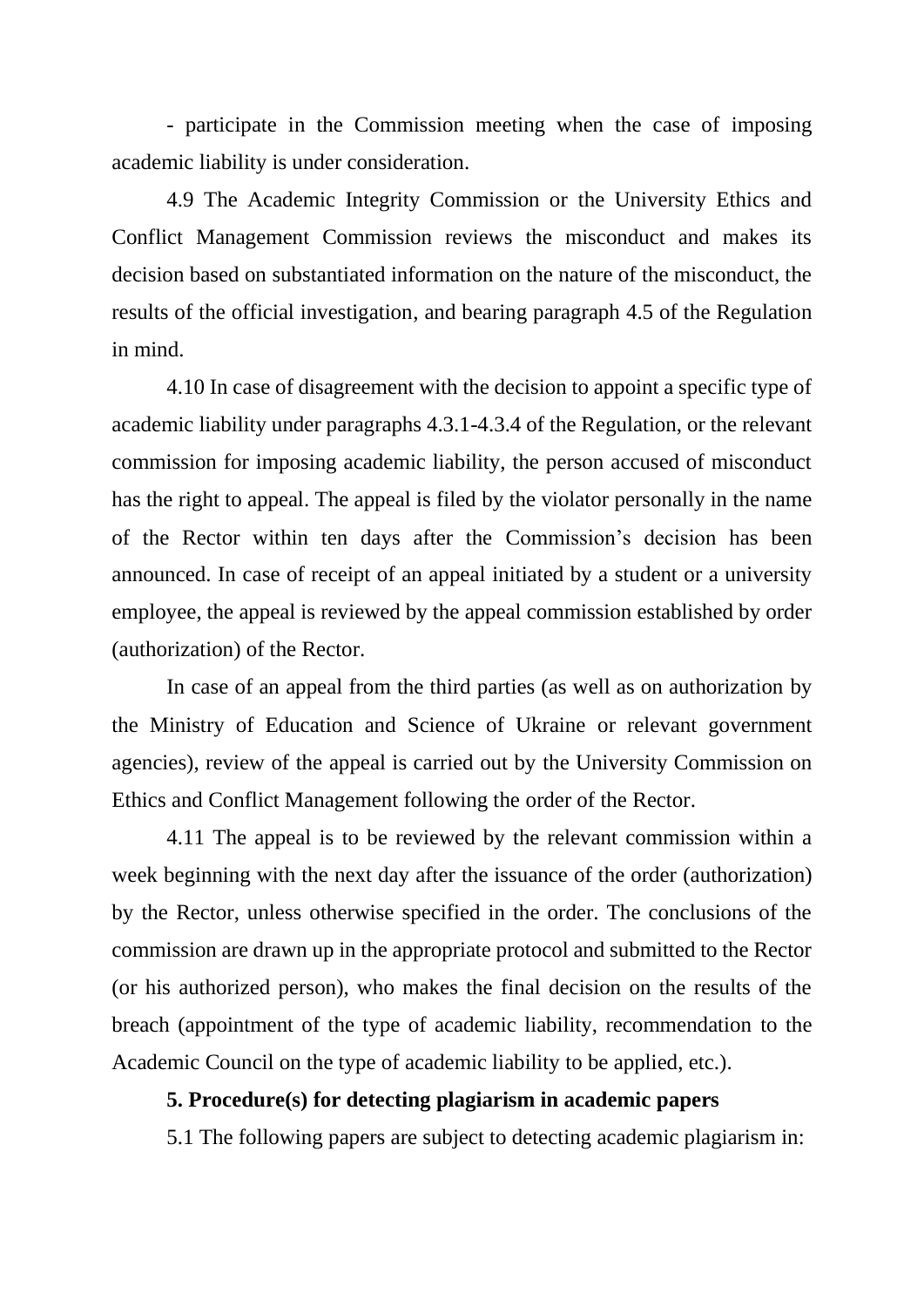- students' academic (course papers / projects, abstracts, etc.) and qualification (certification papers/projects) papers, which at the stage of submission for defense are inspected by the supervisor or those who are in control at the department level and appointed in accordance with the established procedure;

- research and methodological papers (textbooks, manuals, study guides, lecture notes), monographs, as well as electronic papers (collections of materials on OCW, distance courses, mass open online courses, etc.), which at the reviewing stage are assessed by those who are in control at each department (according to the affiliation of the papers being inspected) and appointed in accordance with the established procedure;

- research papers (manuscripts of articles and abstracts received by the editorial boards of scientific journals or organizing committees of scientific, technical, and methodological events – conferences, seminars, etc.; dissertations), which are assessed at the stage of submission to the journal editorial board, the conference organizing committee, the specialized academic council (depending on the type of paper) and are assessed by the executive secretary of the academic journal / executive secretary of the conference / secretary of the specialized academic council respectively or by other staff appointed by the editor-in-chief of the academic journal, Head of specialized academic council, Dean of the faculty or Head of the department with respect to the type of paper under consideration;

- final reports on the results of RP, financed from the state and/or local budgets, which are inspected before submission to the RU by the RP supervisor or other persons who may be appointed by order of the Vice-Rector for Research.

Detecting cases of academic misconduct must precede all other review procedures.

5.2 Assessment of all types of papers is carried out by means of software and hardware (hereinafter - the programme), which allows to generate a report on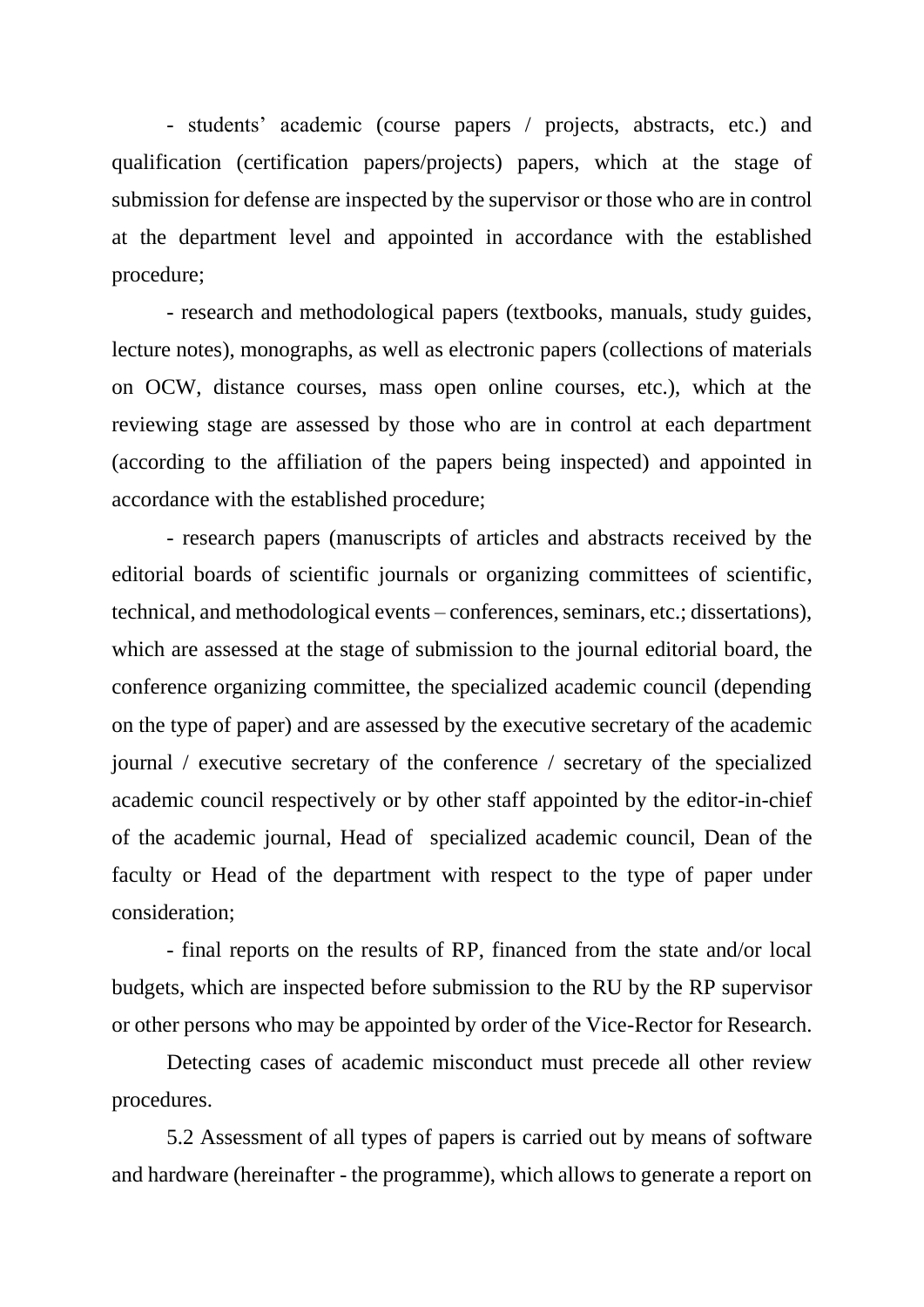the results of the assessment (hereinafter - the report) to detect presence or absence of textual and (or) illustrative borrowings.

5.3 Programmes may be publicly available or provided to the University by development companies on a paid or unpaid basis. To increase objectivity in assessing research and methodological papers, monographs, electronic papers it is recommended that at least two programmes should be used. Depending on the task (assessing the text, tables, illustrations, etc.), the person who performs the inspection independently chooses the programme which functionality meets the task requirements as fully as possible.

5.4 The algorithm for assessing the work for detecting academic plagiarism is determined by specific guidelines.

5.5 In case the report on the results of detecting cases of academic misconduct states correctness of references to the original source for textual and/or illustrative borrowings, the work (depending on its type) is authorized for the defense, review or consideration, recommended for publication, or considered to have passed an internal review.

5.6 The necessity for a more detailed analysis of the work is determined by the person in charge of the inspection. If necessary, experts may be engaged in a more in-depth analysis of the paper:

- regarding students' academic and qualification papers, research and methodological papers, monographs, electronic papers – experts from among the highly qualified professionals working at the department, appointed by order of the Head of the department. If necessary, the commission engages representatives of the institute / faculty departments, other institutes / faculties;

- regarding research papers – experts from among the members of the editorial board appointed by order of the Editor-in-Chief of the academic journal; from among the members of the organizing committee appointed by order of the Head of the conference organizing committee; from among the members of the specialized academic council, and from among the highly qualified professionals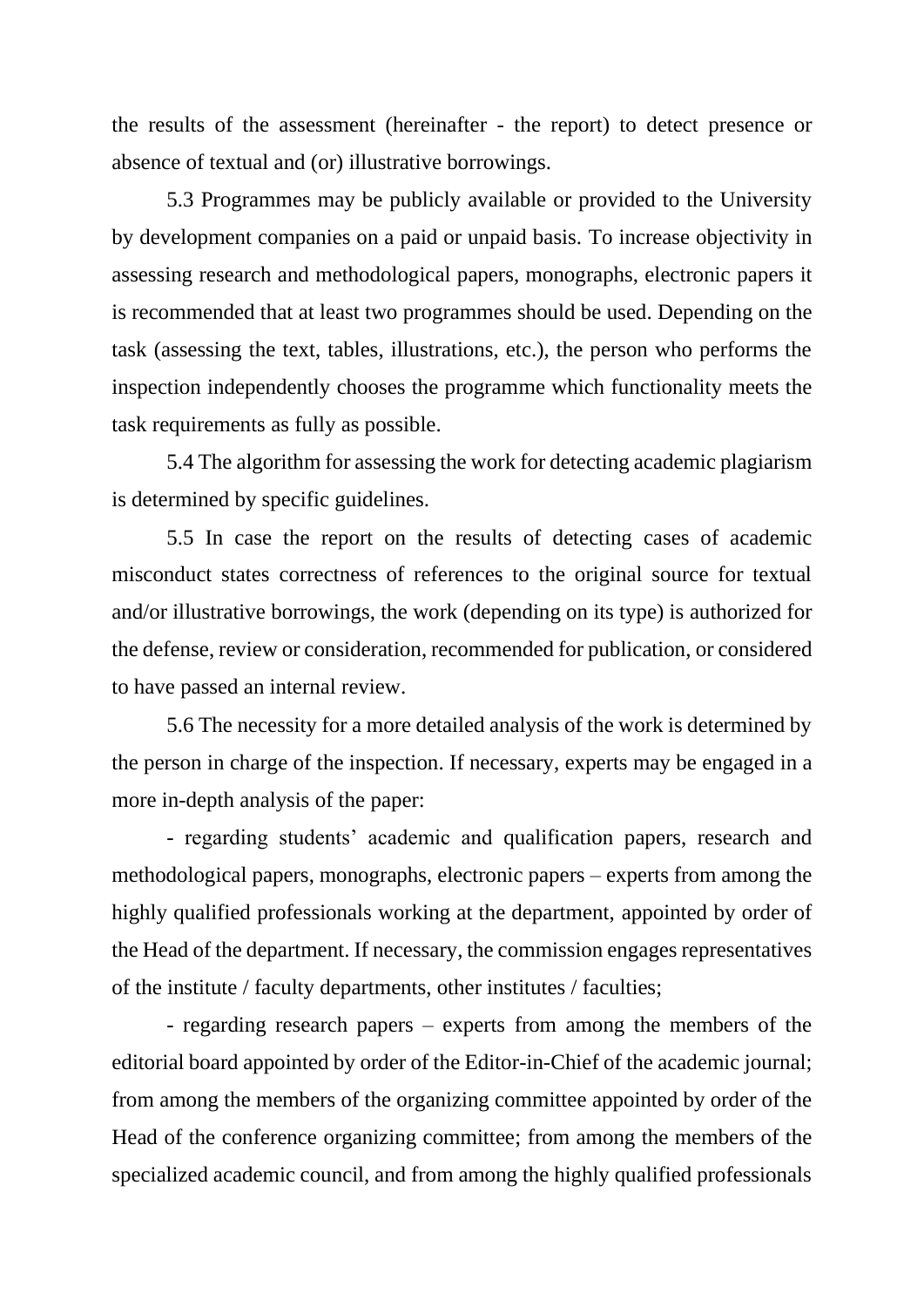working at the department appointed by order of the Dean of the faculty or Head of the department (depending on the type of paper);

- regarding final reports on the results of research, funded by the state and/or local budgets – experts from among the leading University researchers in the relevant field of knowledge or research.

5.7 If a detailed inspection of the paper detects minor technical errors in the review part of the paper that does not present the author's personal findings, or textual, illustrative borrowings and paraphrases without proper reference to the original source are detected, such paper is returned to the author for revision with a possibility of further re-considering. The reasons for the paper return are indicated in the assessment report. After all comments have been considered by the author, the person in charge of the inspection (if necessary - with the engagement of an expert) re-analyzes the paper and, in case of a positive decision (depending on the type of paper), the paper is authorized for defense or review, or recommended for publication.

5.8 In case the detailed assessment of the paper by the person in charge (if necessary – by the invited expert) detects the fact of intentional textual and illustrative distortions, attempts to conceal borrowings, presence of borrowed ideas and academic plagiarism, it (depending on the type of paper) is not authorized for defense or review, is not recommended for publication, is considered not to have passed internal review. In this case, the author (authors) of the paper is (are) imposed to academic liability. The reasons for not recommending the paper to be defended, reviewed, considered, or published, as well as the type of academic liability are indicated in the inspection report. Depending on the proposed type of academic liability, the decision is made by an authorized person or commission in accordance with paragraph 4.3 of the Regulation. Given the above facts are detected regarding the final reports on the results of Research funded by the state and/or local budgets, the paper is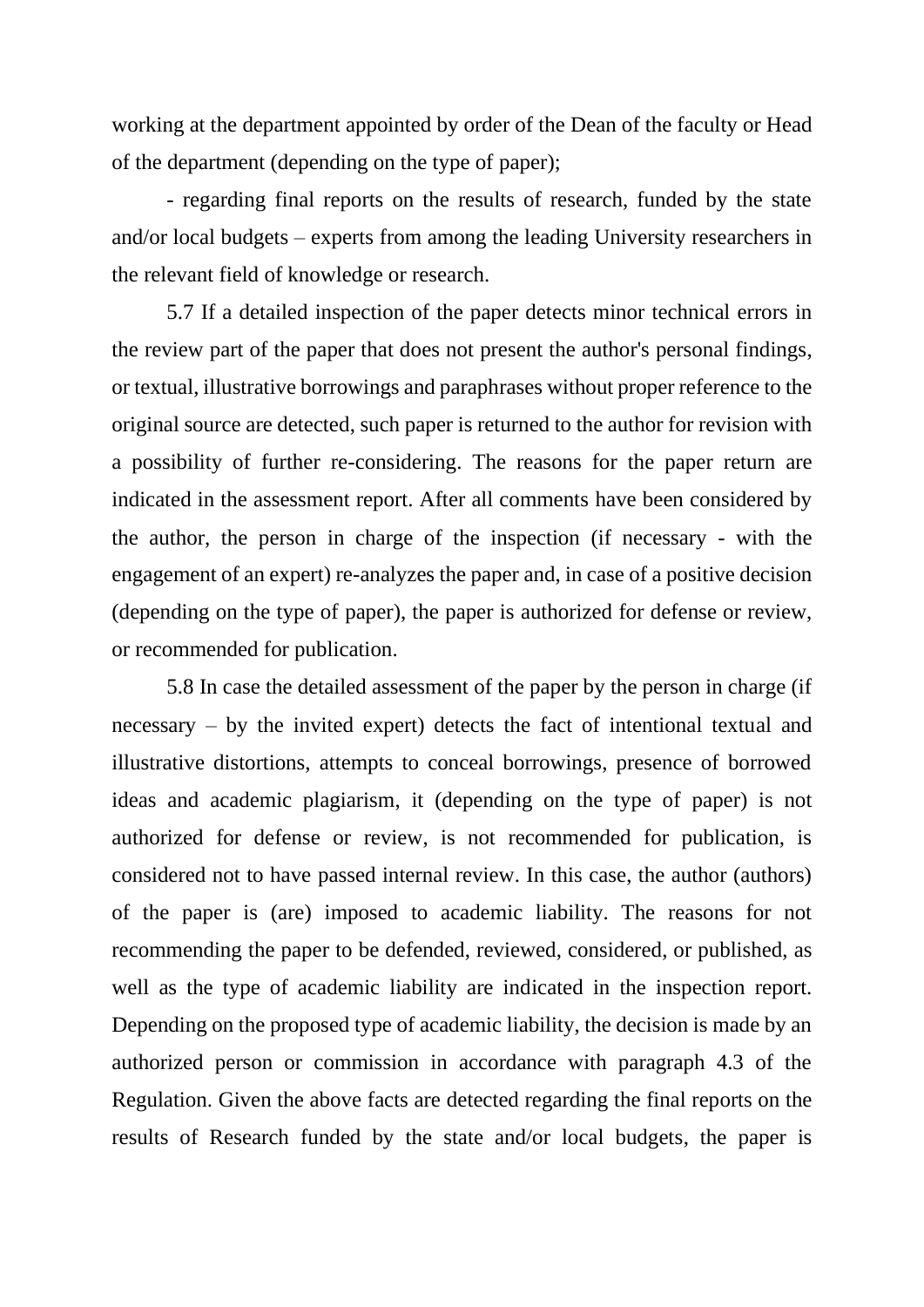recommended for mandatory revision by the author's team (without additional funding provided).

5.9 In case there comes an appeal from the third party, or the author(s) disagree(s) with the inspection results, the procedure for filing and reviewing the appeal is determined by paragraphs 4.10 and 4.11 of the Regulation.

## **6. Measures intended to prevent academic misconduct in educational and research activities**

Prevention of violations of the principles of academic integrity and ethics of academic relations in the academic environment of the University is carried out by the organizational, methodological and research divisions of the University by means of implementing a set of preventive measures, the main of which are:

- informing students and university staff about the need to comply with the norms of the Code of Corporate Culture of SumDU, the Code of Academic Integrity, this Regulation and other national and intra-university regulations, and standards of academic ethics;

- signing the Declaration of adherence to the principles of academic integrity by the students and university staff;

- organizing events that promote information literacy and culture;

- teaching the basics of academic integrity and ethics of academic relations in a specific block of the discipline "Fundamentals of Academic Writing";

- setting the tasks for academic and qualification papers that stimulate students' creative approach to completing them and are based on recent pedagogical innovations;

- disseminating methodological materials that follow unified requirements for proper referencing in written papers;

- hosting annual events for students and university staff on the issues of practical implementation of academic integrity principles in educational and research activities of the University;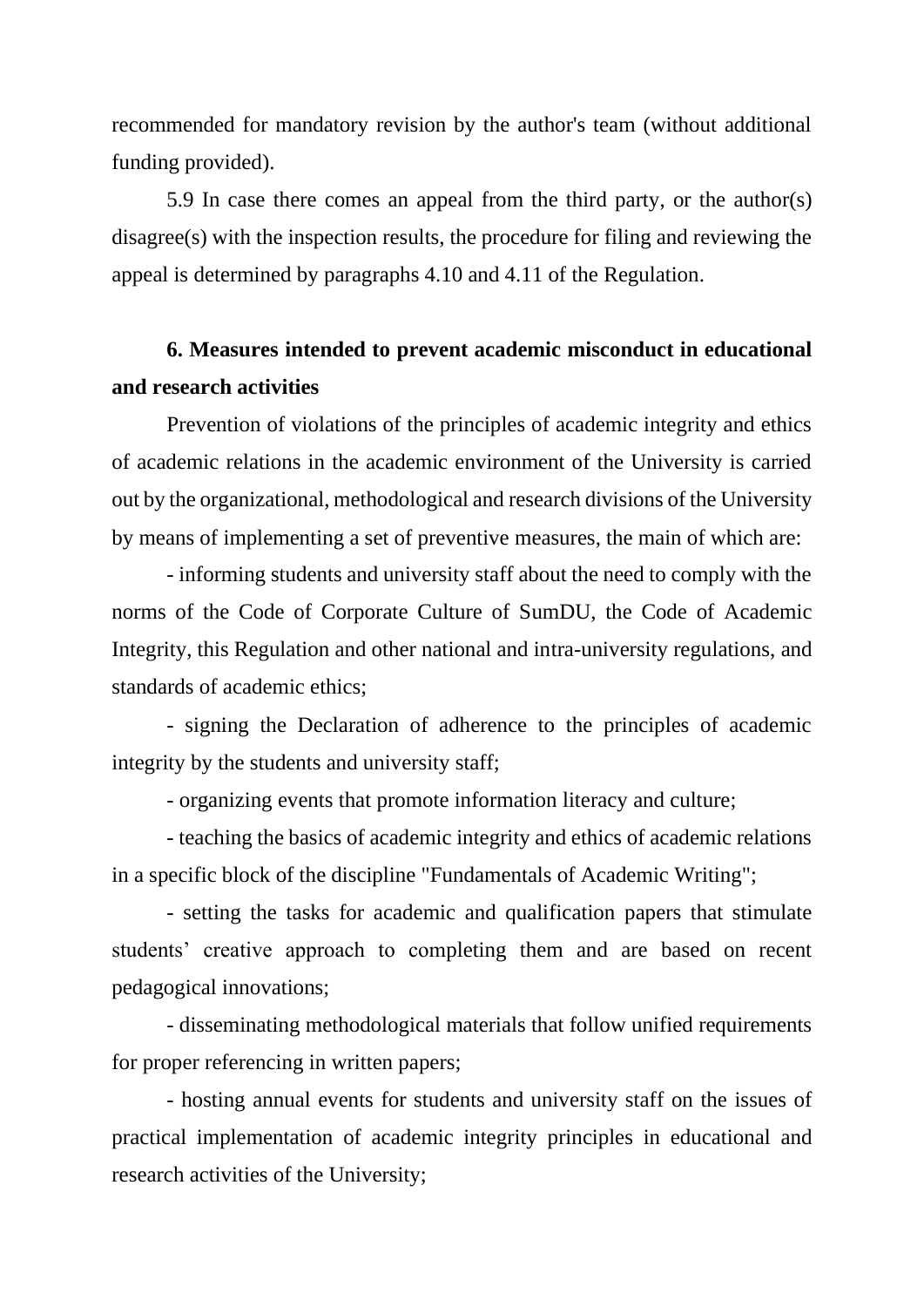- conducting seminars with representatives of companies-developers of programmes for detecting academic plagiarism for students, research and pedagogical staff (separately for each group);

- creating informational and methodological materials on information literacy and plagiarism prevention;

- developing information materials on corporate culture in the workplace and the benefits of fair learning in collaboration with the representatives of employers;

- creating and placing the materials pertaining to the promotion of the academic integrity principles among students (banners, infographics, videos, handouts, etc.) at the University;

- placing students' qualification papers (mandatory after their defense), research and methodological papers of research and pedagogical staff in the institutional repository of SumDU to ensure transparency, honesty, responsibility and other principles of academic integrity, according to the provision "On eSSUIR Institutional Repository of Sumy State University" and the current version of the order "On provisioning the archive and institutional repository with qualification dissertations".

#### **7. Final provisions**

7.1 The Regulation shall become effective the day following its approval by the Rector's order.

7.2 Changes and amendments to the Regulation may be introduced by order of the Rector, or by order of the Rector which follows the decision of the University Academic Council or the relevant advisory body. The Regulation is repealed in the same order.

7.3 Responsibility for updating the Regulation and monitoring the implementation of its requirements is born by university officials in accordance with their functional responsibilities.